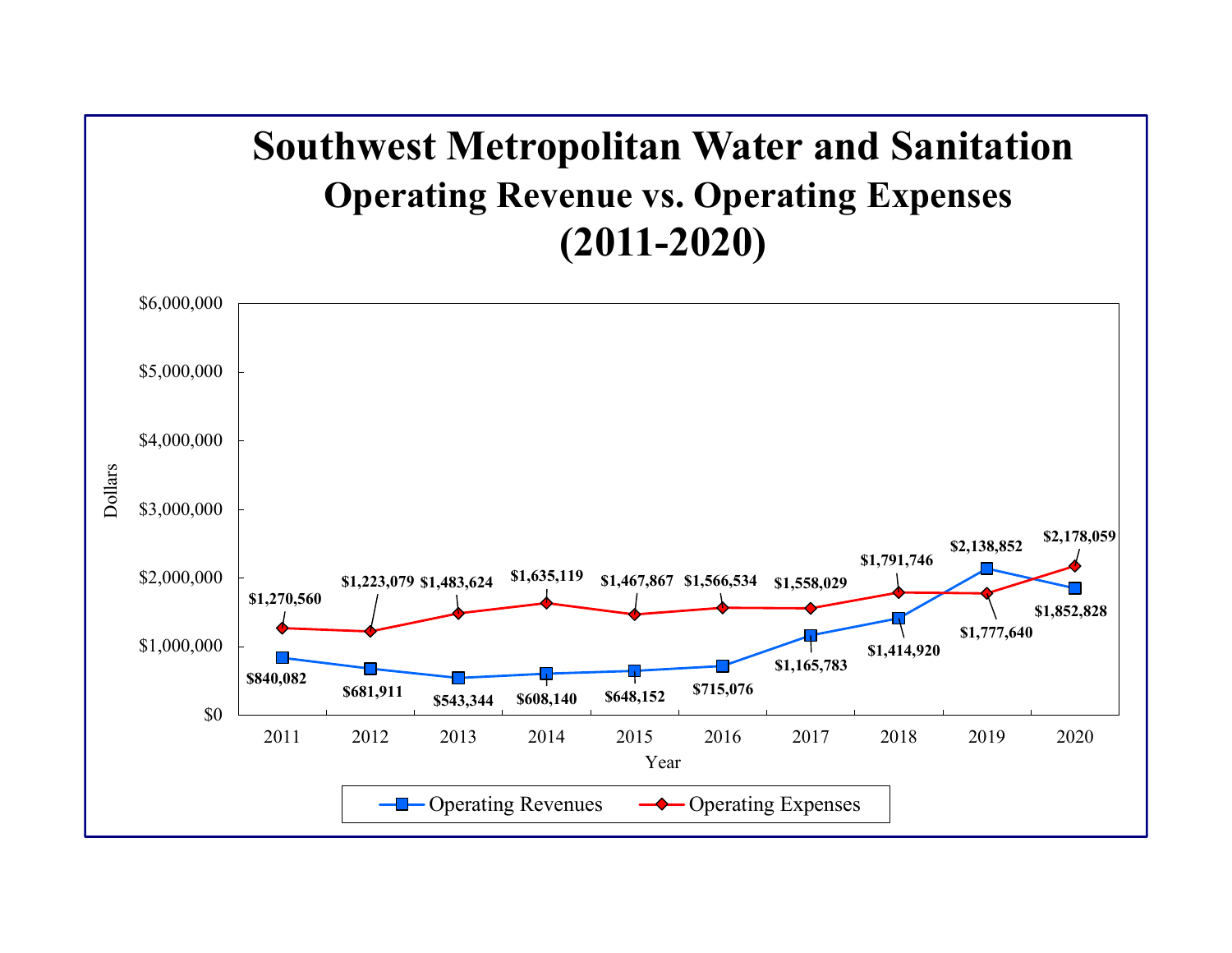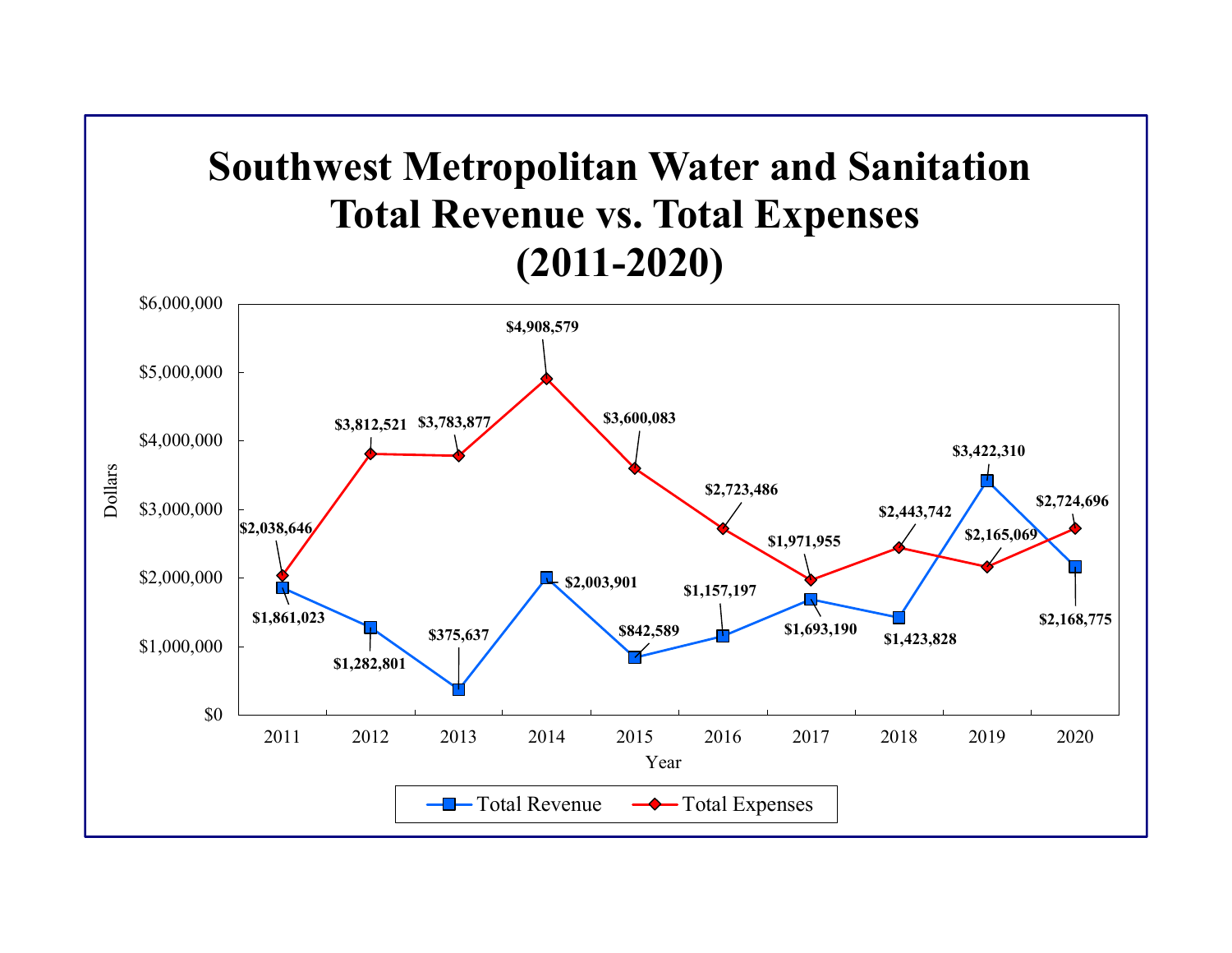## **Southwest Metropolitan Water and Sanitation Total Revenue vs. Operating Expenses and Total Expenses (2011-2020)**